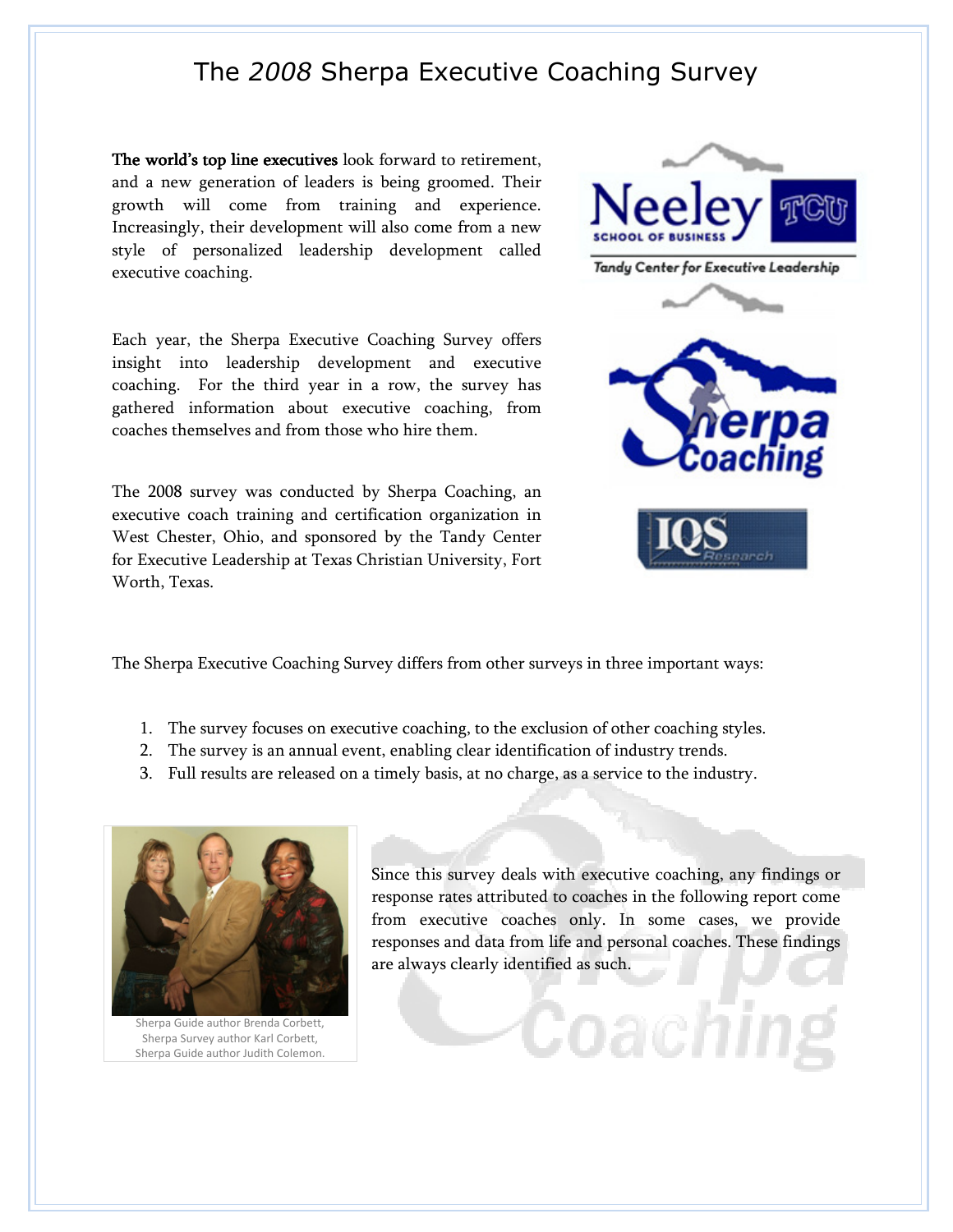

### Executive Summary

As leaders look to improve their organizations, they pay special attention to developing those who will follow them, turning problem children into rising stars. Executive coaching is a personal service designed to help those transitions.

Executive coaching itself is in transition, and this report identifies those trends. Executive coaching is a maturing industry, with more veteran coaches plying their trade than ever before. Those coaches are more highly trained, as well. As the industry matures, its credibility as a leadership development tool is rising, and standards for practice and process are starting to emerge.

In executive coaching, there are major moves toward:

- Coaching as a leadership development tool, rather than a problem-solving mechanism.
- In-person coaching.
- Regular and structured meetings, with fixed-length engagements.
- Adoption of industry standards for training and certification.

This 2008 global report answers critical questions about the industry:

- What is executive coaching?
- Who gets a coach?
- How are services delivered?
- Who becomes a coach?
- How do they get their training?
- How much does coaching cost?
- Is it worth the money?



Sherpa conference in South Africa.

The Sherpa Executive Coaching Survey is in its third year. With greatly increased participation, the 2008 survey can accurately identify industry practices and trends. The survey's margin of error is less than 3%.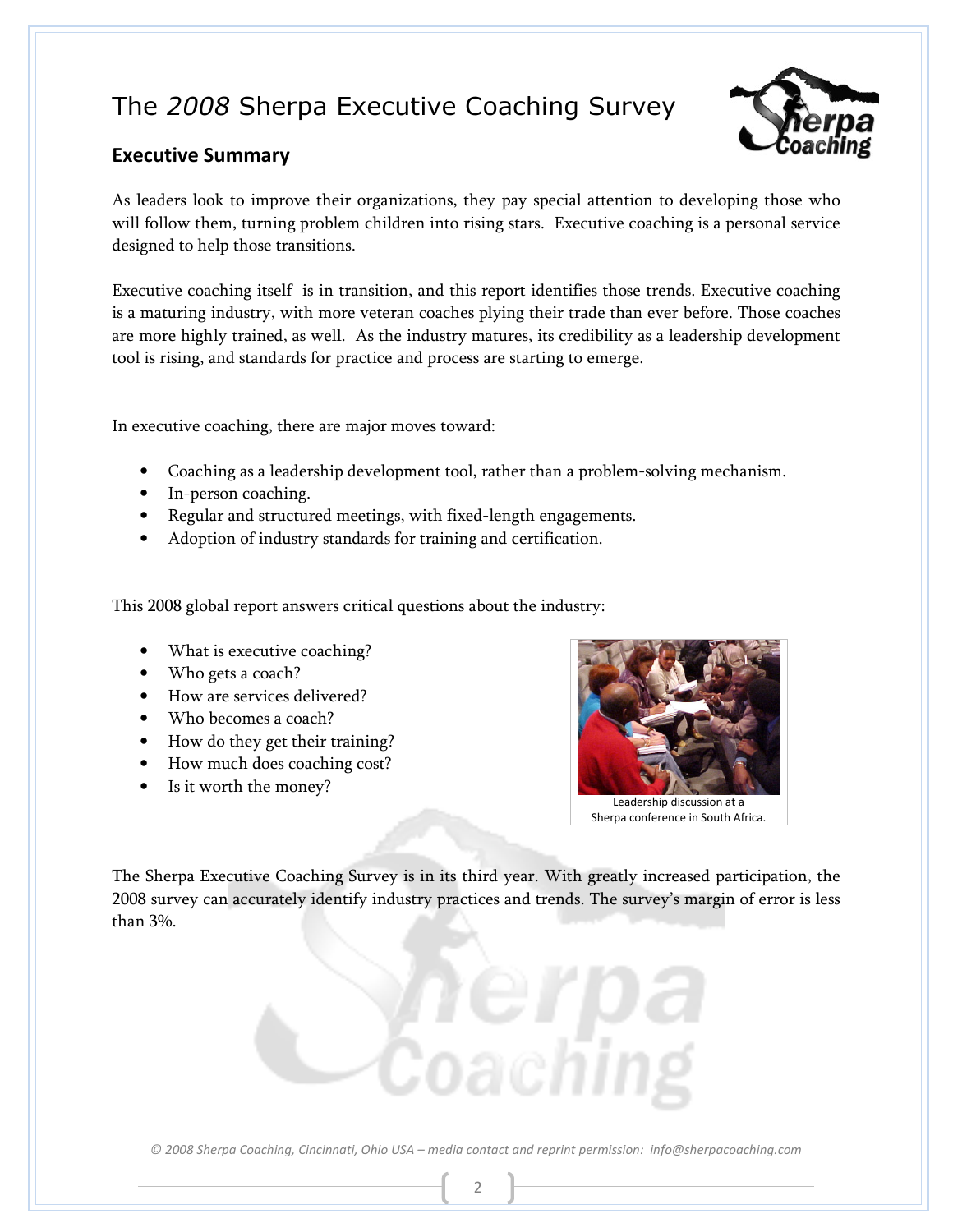

### Table of Contents

### 2008: Coaching Highlights



Sherpa Guide authors Corbett and Colemon launched a speaking tour with the world's leading executive coach, Marshall Goldsmith.



The 2008 Sherpa Survey saw participation from a record 37 countries this year.



David Lane tackled coaching's status as a profession at the WABC conference in Vancouver.

Lane directs the International Centre for the Study of Coaching, Middlesex University, UK.

© 2008 Sherpa Coaching, Cincinnati, Ohio USA – media contact and reprint permission: info@sherpacoaching.com

3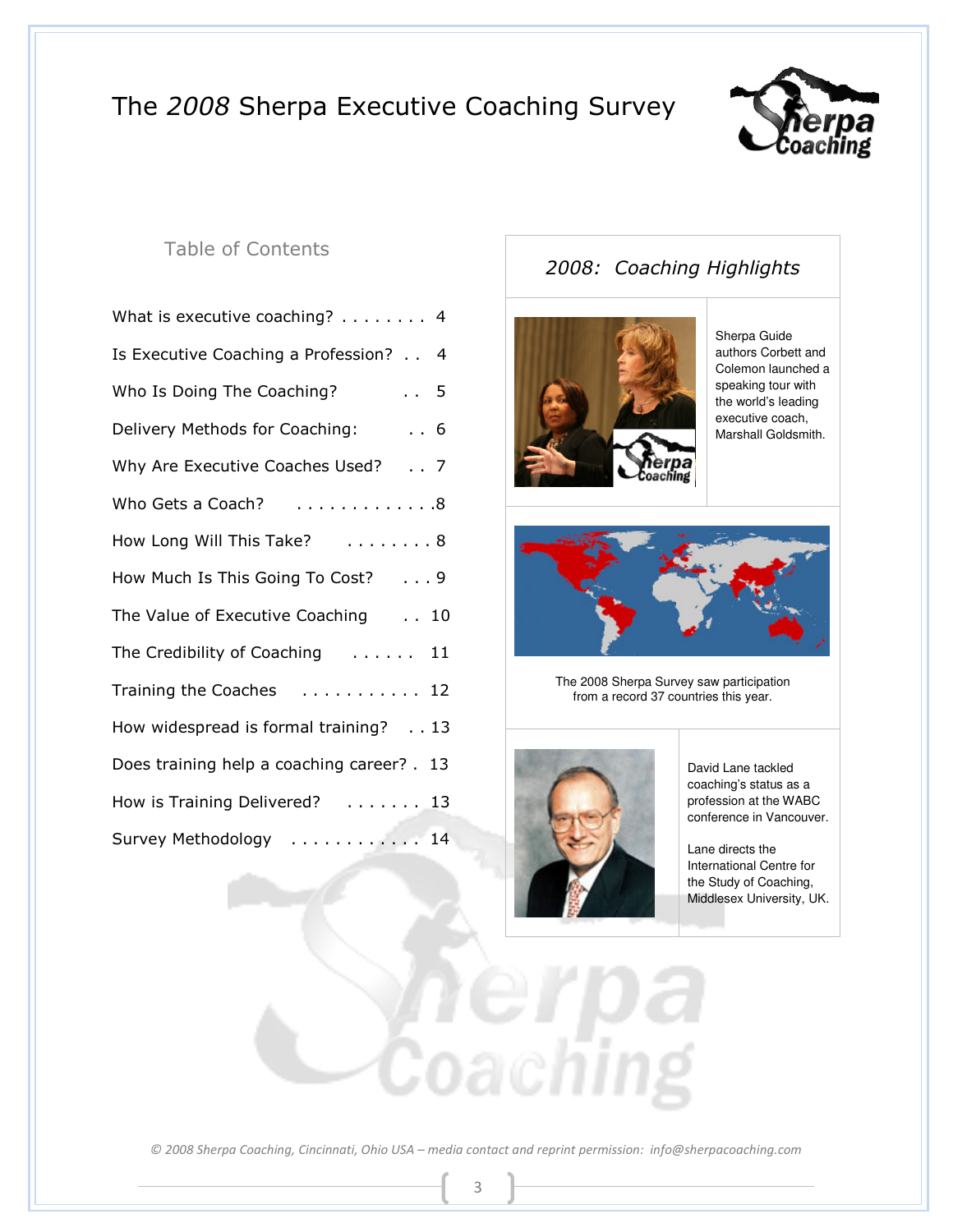

### What is executive coaching?

There is a distinct activity that can be called 'executive coaching'. It's not always clear what that is. Consultants, trainers, mentors and counselors have adopted the term 'coach' to describe their work.

The Sherpa Survey's sponsors believe it is important to create a clear definition of executive coaching, in order to avoid confusion with unrelated activities. They define executive coaching as:

"regular meetings between a business leader and a trained facilitator, designed to produce positive changes in business behavior in a limited time frame."

This definition clarifies:

| - who coaches are | $\sim$ | (trained facilitators, not consultants, counselors, trainers or mentors) |
|-------------------|--------|--------------------------------------------------------------------------|
| - what coaches do | $\sim$ | (produce positive changes in business behavior)                          |

- when things happen - (on a set schedule with a limited time frame)

This definition is becoming widely recognized. It was originally published in "The Sherpa Guide: Process-Driven Executive Coaching" (Thomson 2005) . In 2007, the European Foundation for Management Development adopted this definition in communication with its members in seventy countries.

### Is Executive Coaching a Profession?

Is coaching a profession or an activity? Experts will tell you that it lacks characteristics of some professions. It's not unionized or governmentlicensed. To date, it lacks a standardized body of knowledge that serves to guide the practice of coaching. However, support for standards increases, year by year.

Well over half of executive coaches say 'a recognized, standard process for coaching, similar to the accounting or financial planning professions' is 'very important' or 'absolutely essential'.

Over 60% of coaching clients and HR professionals agree. In firms with 100 employees or more, 80% of executive coaches support the concept of a standard process.

General business and consulting experience is one way to gain respect as an executive coach. By a narrow margin, HR professionals choose experience as the most appropriate background: 43% opt for general experience, and another 9% look for industry-specific experience.

Coach-specific training is another route to respect: 45% of HR professionals cite training and/or certification as the best background for a coach.

Three percent or less of our respondents feel experience as a therapist or counselor is a relevant background for coaching. This holds true for HR professionals, executive coaches, and even life coaches, who deal with personal issues far more often.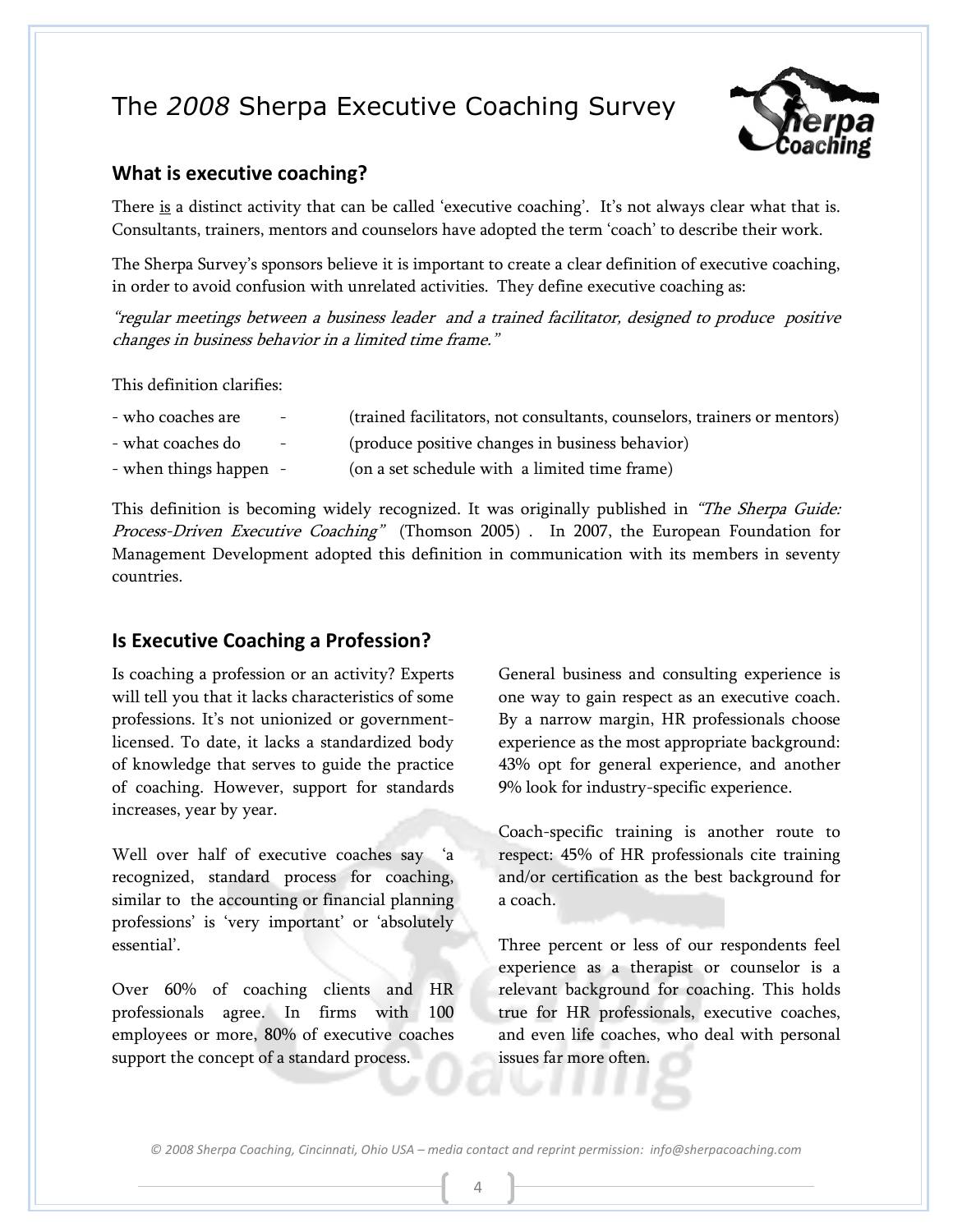

### Who Is Doing The Coaching?

Executive coaches come in two types: employees of an organization who provide services to colleagues (internal coaches) and independent service providers (external coaches).

More than two out of three organizations who hire coaches use a combination of internal and external service providers. One in ten relies exclusively on external coaches. This division of labor hasn't changed in the last two years.



Toyota graduates Certified Sherpa Coaches in a 2007 in-house program.

The field of coaching seems to be stabilizing. Looking at executive and life coaches as a group, the number of 5-year veterans is growing, and new entrants form a smaller percentage of the industry. This does not necessarily mean that growth is slowing. It simply shows that coaching as an industry is maturing, and a growing number of coaches are established veterans who managed to break into the industry when it was younger and make a career of it.

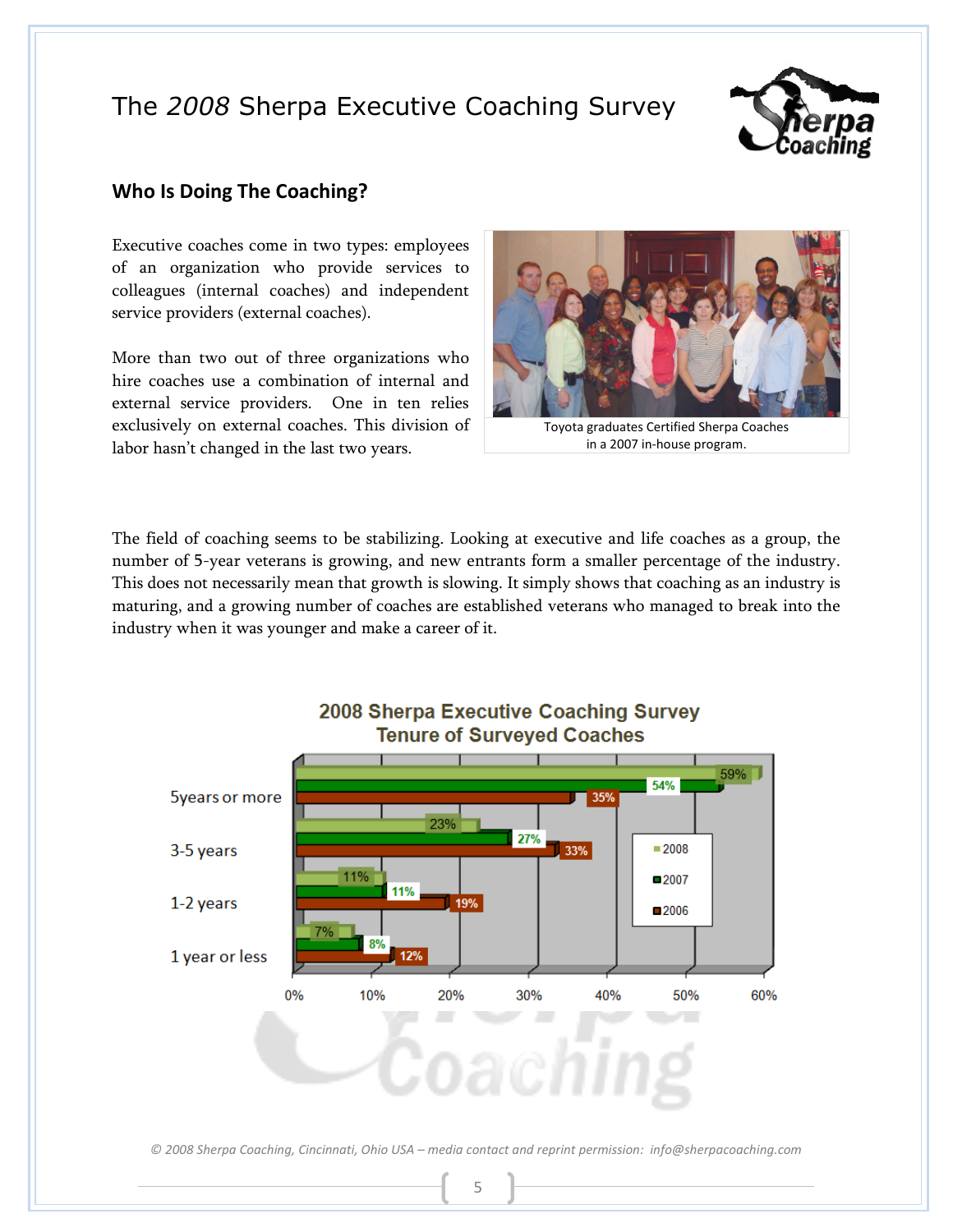

### Delivery Methods for Coaching:

The delivery of both executive coaching and training for coaches is moving toward in-person encounters. Despite technology that allows people to talk and to teach without any personal contact, in-person communication is gaining in favor:

- In-person delivery accounts for 49% of executive coaching, up from 40% two years ago.
- 72% of executive coaches believe in-person delivery is most effective, up 5 % since 2006.
- 92% of HR professionals and coaching clients believe in-person delivery is the most effective.



Overall, about 40% of executive coaching takes place on the phone. Coaches in small firms (fewer than 10 employees), use the phone about equally with in-person meetings. A third of them will tell you that telephone coaching is more effective than in-person meetings.

Among coaches in companies of over 25 employees, use of the phone drops to 25% of coaching, and support for the telephone as the most effective coaching method virtually vanishes.

 The webcam, which can introduce facial expression and body language into a remote conversation, has a market share of less than one percent.

Email is used for about 10% of coaching activity, but is rated near zero as the most effective delivery method for coaching.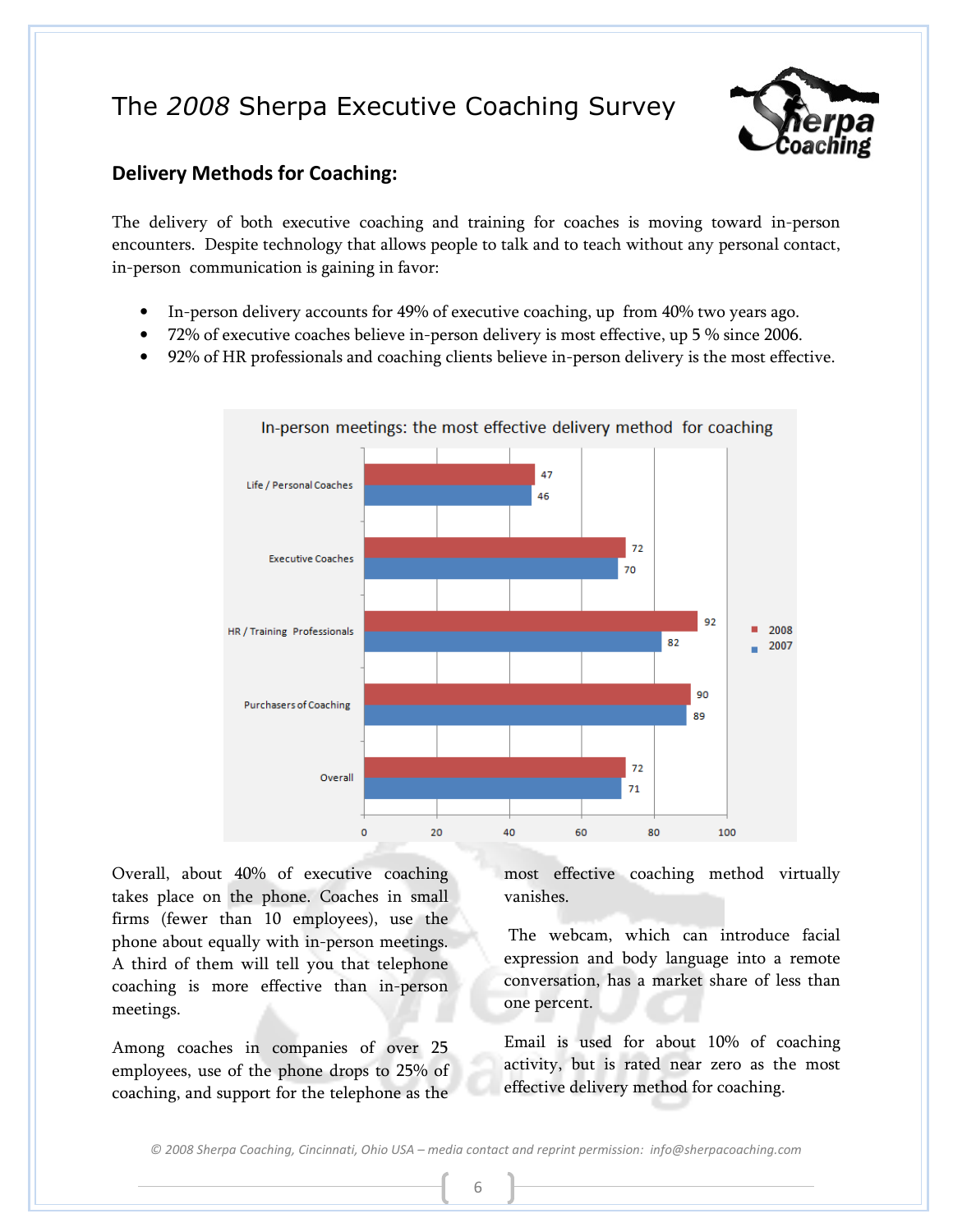

### Why Are Executive Coaches Used?

In the early days of coaching, most efforts were directed toward problem-solving and "career saves". An executive who wasn't living up to expectations was the most likely to receive coaching. This created a stigma, in certain circles, about coaching: "There must be something wrong, or you wouldn't need a coach."

There's now meaningful movement toward providing executive coaching as a pro-active move. More coaching is now devoted to developing leadership, and a smaller share of coaching is designed to address specific problems. As a result, having an executive coach is not a sure sign of trouble any more. In fact, it's become a status symbol, the mark of an up and coming leader being groomed for greater possibilities.

The Sherpa survey asked coaches, HR professionals and coaching clients to share the ways they saw coaching used. Coaching is becoming a more widely used leadership



'Sherpa Guide' authors Corbett and Colemon put executive coaching in the spotlight at Clear Channel outlet WKRC.

development tool. Over three years' time, the use of coaching primarily for leadership development has picked up from 43% to 50%. In the same timeframe, coaching to address a specific problem or challenge has dropped from a previous high of 37%, down to 32% in the 2008 survey. The remaining 19% of respondents tell us that executive coaching is most needed by people in transition: promotions, transfers and new hires.



### **When Is Coaching Called For?**

Compared to 2006, about seven percent of coaching has moved from specific problem-solving to general leadership development. In a billion-dollar business, that represents re-allocation of \$70 million dollars over 2006.

Among those who purchase or use coaching services, 70% feel executive coaching is most appropriate for people who need leadership development.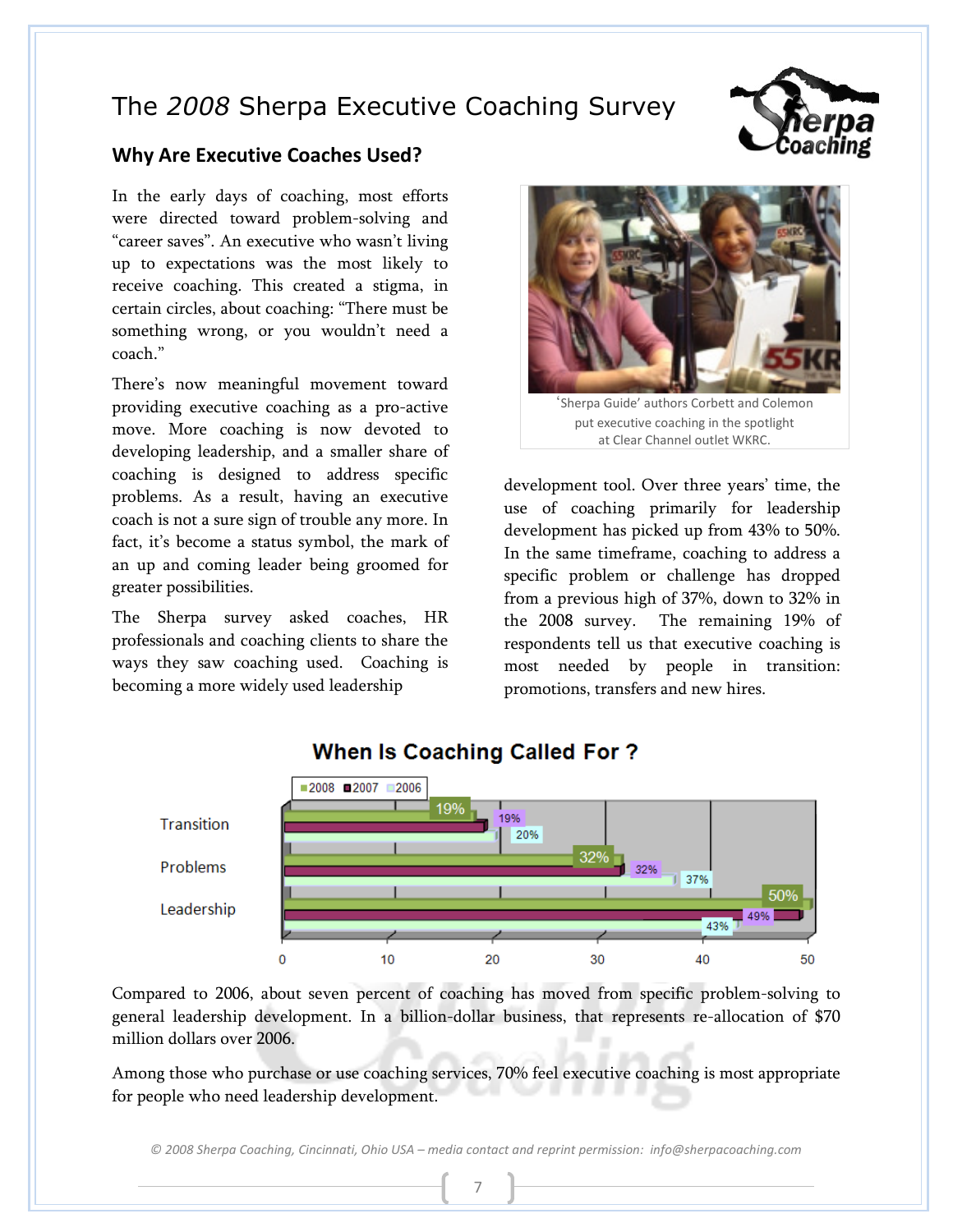

### Who Gets a Coach?

Half the organizations who use coaching allow managers at every level to participate, while an equal number limits coaching to senior managers and executives. Among executive coaches, less than ten percent work mostly with private-pay clients.



### How Long Will This Take?

How long should a coaching engagement last? The trend is running towards shorter, limited engagements. 59% of executive coaches say a coaching engagement should either begin with a limited scope, or last 6 months or less. Personal and life coaches agree, with a matching 59% score.

Customers favor limited engagements even more, at a 65% rate. 34% will tell you that coaching engagements should run less than 6 months. An additional 31% of HR and training professionals say coaching should begin with a limited scope.

Coaches are getting together with their clients less often, it would seem. In our 2006 survey, 35% of all coaching ran on a weekly basis. This year, that's down to 30%, with 44% opting for twice-a-month coaching.

Executive coaches have to provide coaching services predictably and efficiently, and they have a calendar to manage. . Only 19% of executive and life coaches favor 'as needed' meetings, while 45% of clients and HR professionals would opt for a flexible schedule.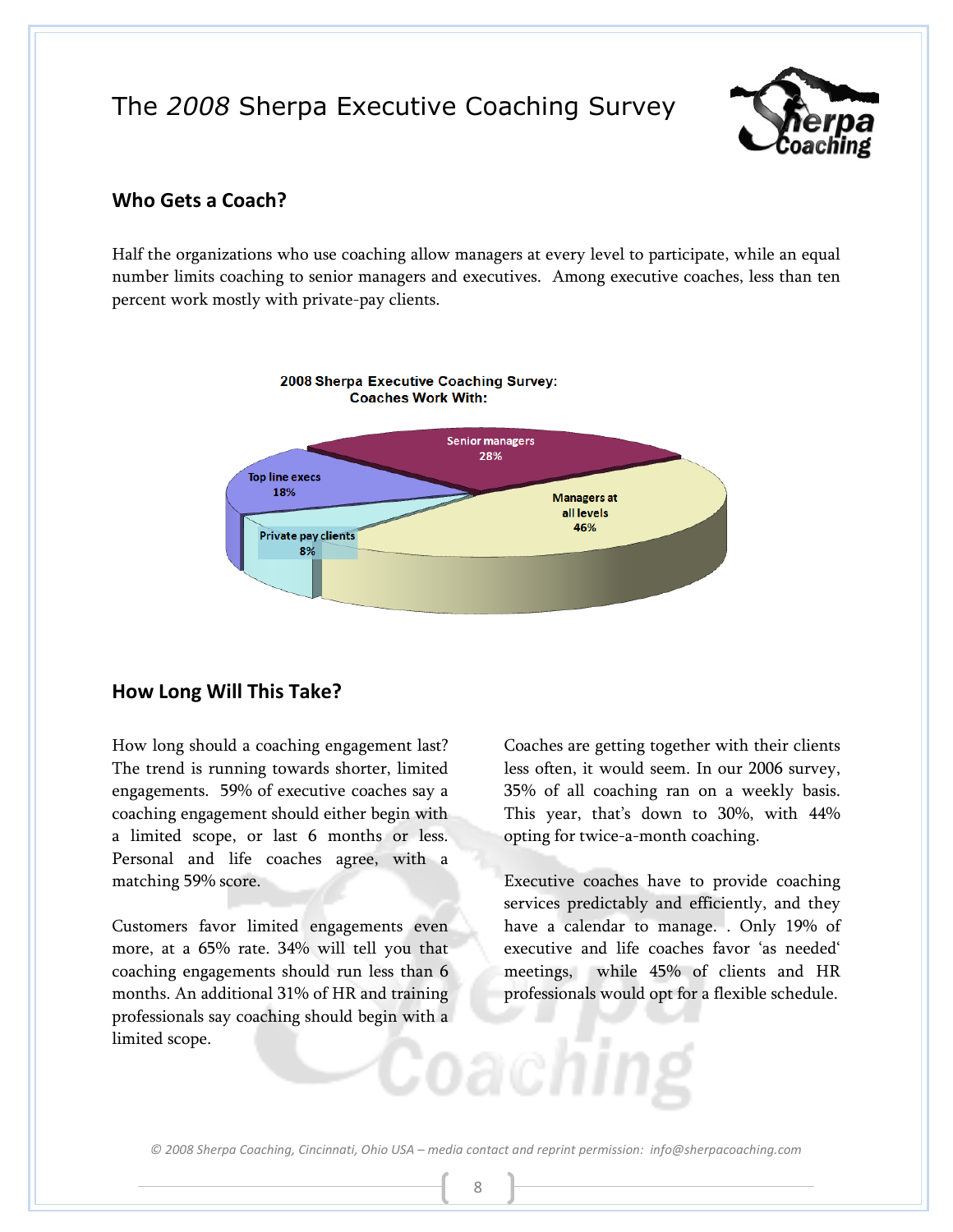

### How Much Is This Going To Cost?

Over the last two years, the number of executive coaches who report employers paying for services has remained constant, at just over 75%. How much do they pay? HR professionals reported paying an average of \$285 per hour coaching services. Executive coaches reported average earnings of just above \$300 per hour.

As with any trade, more time in business means more money. Here are the hourly and annual earnings for executive coaches, by the length of time they have been in business:

| A year or less: \$245, |        | \$49,248  |
|------------------------|--------|-----------|
| $1-2$ years:           | \$255, | \$59,000  |
| 3-5 years:             | \$260, | \$87,221  |
| 5+ years:              | \$361, | \$149,400 |

Over the last three years, however, an interesting trend has developed. While earnings have remained steady for 5 year veterans, annual revenues have actually dropped for coaches in business less than 5 years. The big boost in revenues comes at the five year mark.

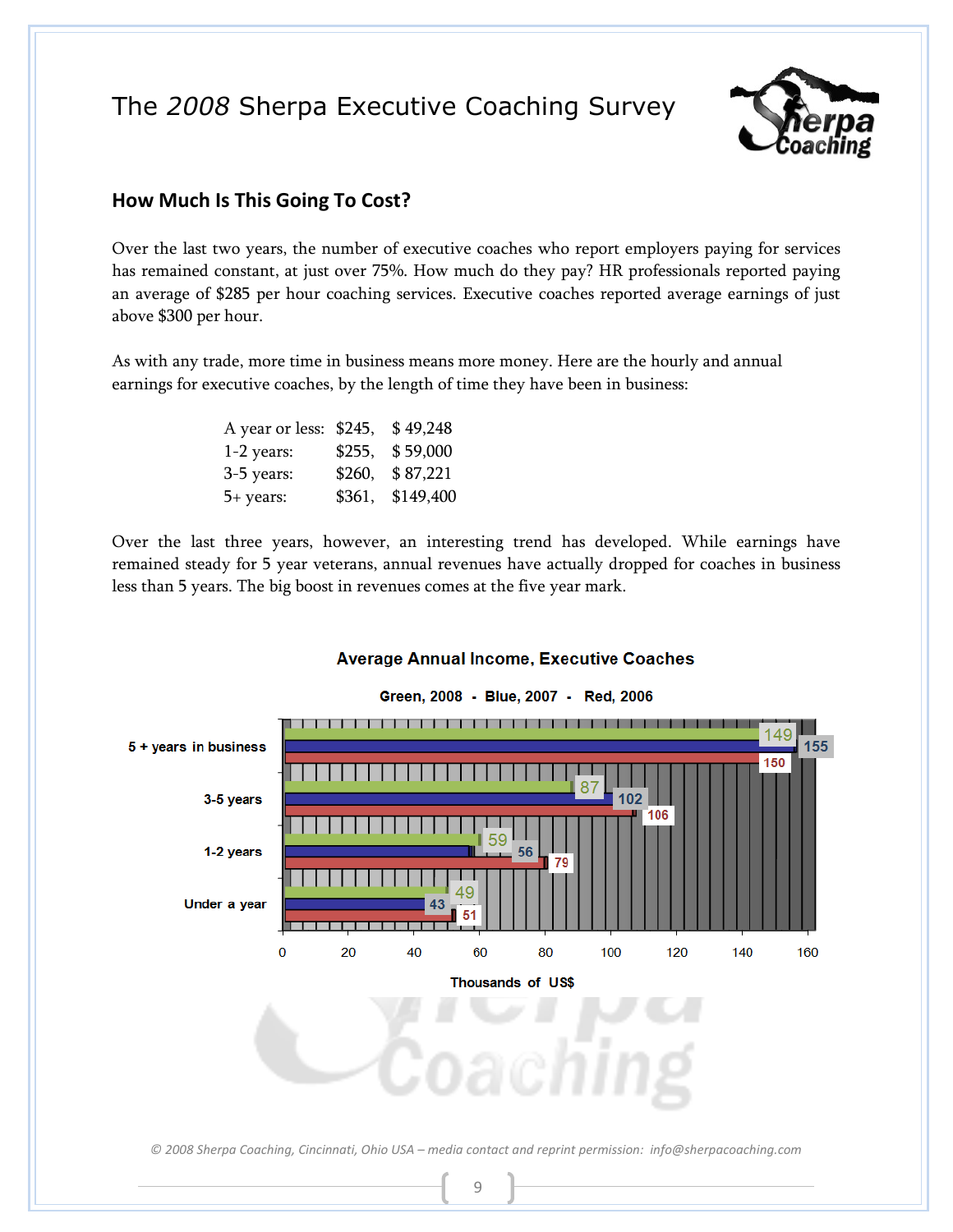

### The Value of Executive Coaching

Today's business decisions have to be reasoned, sharp and focused. If we spend money, does it add to revenues? Reduce costs? Boost productivity? Much of our decisionmaking is numbers driven.

Surprisingly, a mere twelve percent of HR professionals have a formal process to measure their return on investment. That's up from seven percent, two years back, but it's still a small fraction. As in years past, over half our respondents rely on anecdotal evidence, and a

The Sherpa ROI formula goes like this:

1. Estimate the total value of resolving an issue:

Example: Avoided \$65,000 in turnover costs, Increased productivity by \$45,000 Total benefit: \$110,000

2. Multiply by the percentage of the improvement attributable to coaching (in this example, 50%)

Coaching benefit  $$55,000$  (half of  $$110 K$ )

3. Factor in our degree of confidence in our estimates:

( in this example, we are 80% sure that our estimates in steps 1 and 2 are correct) Adjusted coaching benefit:  $44,000$  (\$55,000 times 0.8)

4. Subtract cost of coaching ( say, \$18,000) Net benefit \$26,000

5. Calculate ROI : Divide net benefit (step 4: \$26k) by coaching cost (\$18k) ROI =  $144\%$ .  $(26/18 = 1.44)$ 

Granted, there are value judgments involved here. How much is a project worth? How much contribution did coaching make? That is why the Sherpa ROI formula factors in a

degree of certainty, in effect reducing the calculated value of coaching directly, to account for subjectivity in the other variables in the formula.

© 2008 Sherpa Coaching, Cincinnati, Ohio USA – media contact and reprint permission: info@sherpacoaching.com



The amount of money spent on coaching is significant, and it's growing. In increasing numbers, coaches and HR professionals say coaches are engaged for "people who need leadership development". So, we have a growing industry, a shift toward coaching for every emerging leader, and nobody seems to be tracking return on investment.



as a conference speaker.

10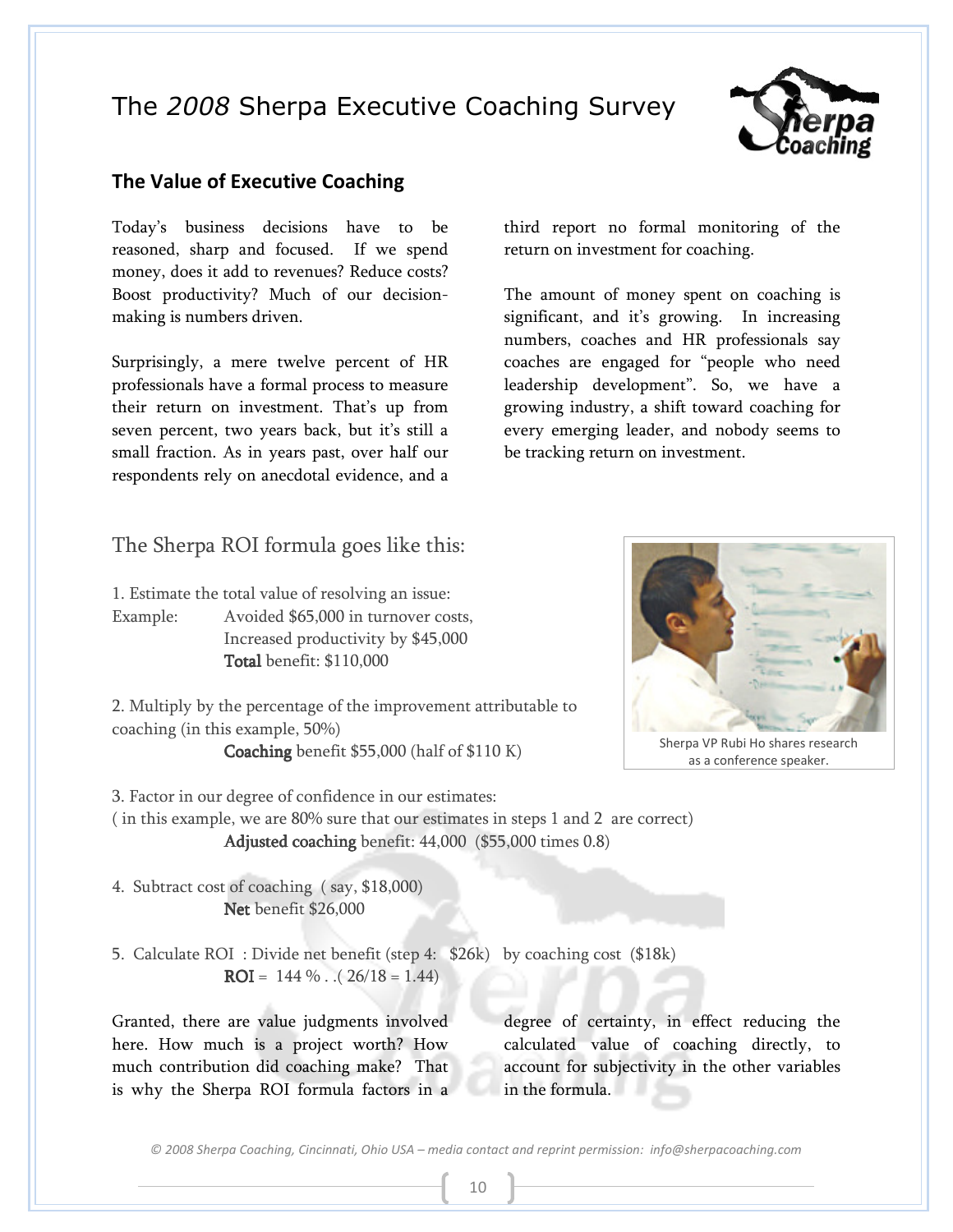

### The Credibility of Coaching

Based on experience, what do people think about executive coaching? Among HR professionals and coaching clients, 90% see the value of executive coaching as 'somewhat high' or 'very high'. That echoes last year's findings.

The number of business people who rate the credibility of coaching as 'very high' or 'somewhat high' tops out at 73%, up seven percent from last year. That's an improvement, but coaching's credibility is much lower than its perceived value.

If coaching is valuable, shouldn't it be equally credible? Actually, no. Why the difference? Coaching is not a monolithic field. The field has 20-year veterans who work with the top 100 CEO's in the world. The field has

author/educators working for standards of practice. These practitioners add value and credibility to the industry.

There are also self-styled coaches who offer services to business people which help clients tap into the 'energy centers of the earth'. Not likely to win any contracts, but enough to make people look askance at the next coach who walks in the door, regardless of their process, credentials or track record.

Over time, the best executive coaches will still be around. Unusual crossovers from other fields will tend to leave the marketplace. That is already happening, and the credibility of executive coaching has started a move that will see credibility catch up with value.

2008 Sherpa Executive Coaching Survey



#### **HR Professionals' View of Coaching**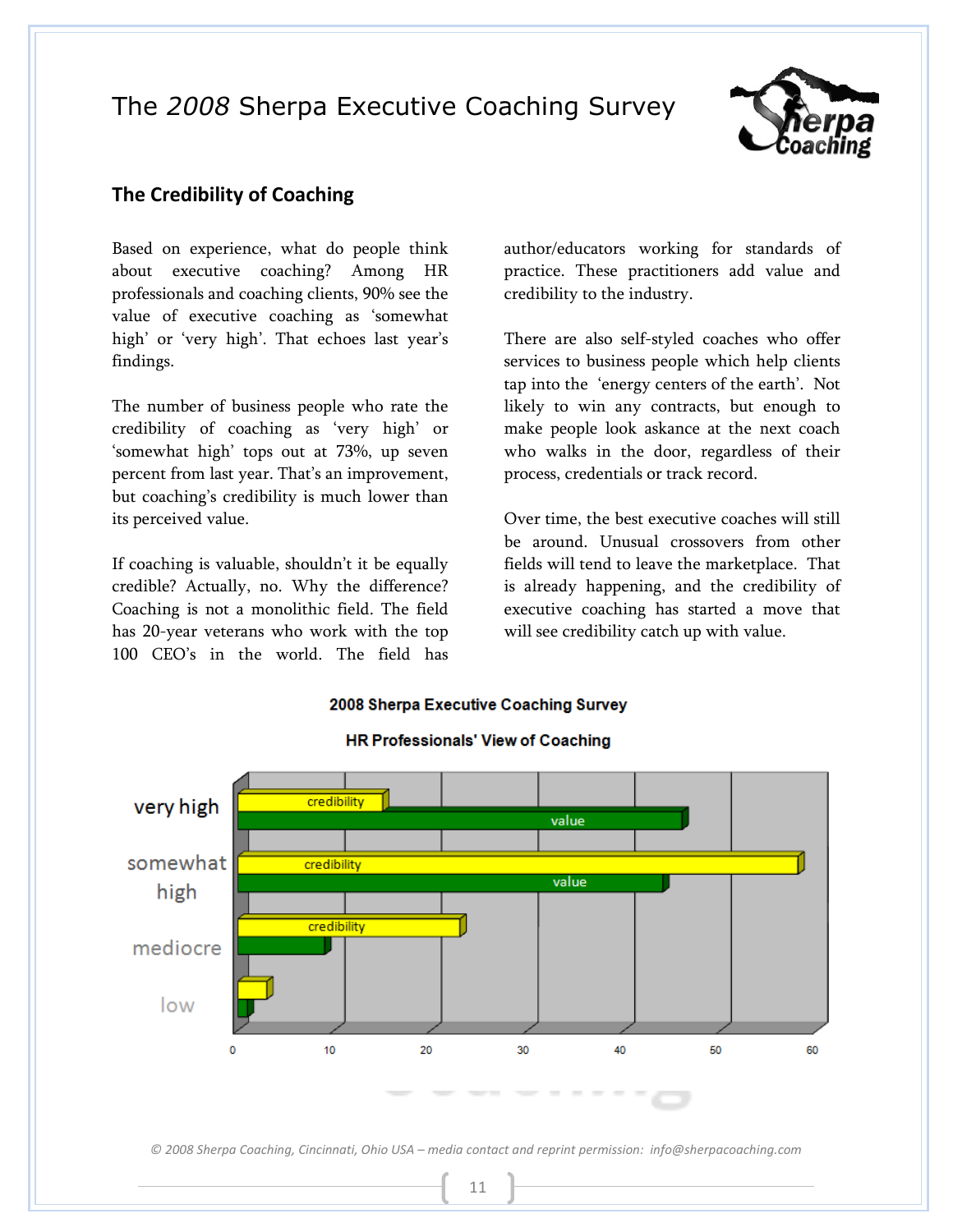

### Training the Coaches

Training and certification for executive coaches is gaining momentum. The number of coaches who see formal certification as either 'absolutely essential' or 'very important' stands at 75%. Among purchasers and clients of executive coaches, 84% hold the same opinion.

Most qualified to certify a training program? That's a wide open question. When asked to name the highest authority, 70% of HR professionals choose ' no opinion'.

The oldest trade association, the International Coach Federation (ICF), works with both executive and life coaches. Although 54% of life coaches favor the ICF as an accrediting body, less than half of executive coaches do. Support for the ICF among executive coaches has dropped from 62% to 45% over the last two years.

Executive education programs at the university level gained votes of confidence for the second year in a row, building an 11% share after just a few years on the scene. Coaches working for firms with over 250 employees hold the ICF and the university programs in equal regard.

However, 'no opinion' still beats both the universities and the ICF, among coaches from every sized company, one-person shops to multinationals.



Marshall Goldsmith, world's leading executive coach, addresses the executive coaching program at Texas Christian University, 2007.

The Worldwide Association of Business Coaches (WABC), dedicated to executive coaching, earned a 4% share of support this year. Their certification of training programs was just introduced in 2007.

Not included in this year's results:

- The International Consortium of Coaching in Organizations (ICCO), a relatively new organization, does not endorse any particular school or philosophy.
- The International Association of Coaching (IAC). No specific course of training is required to earn IAC credentials.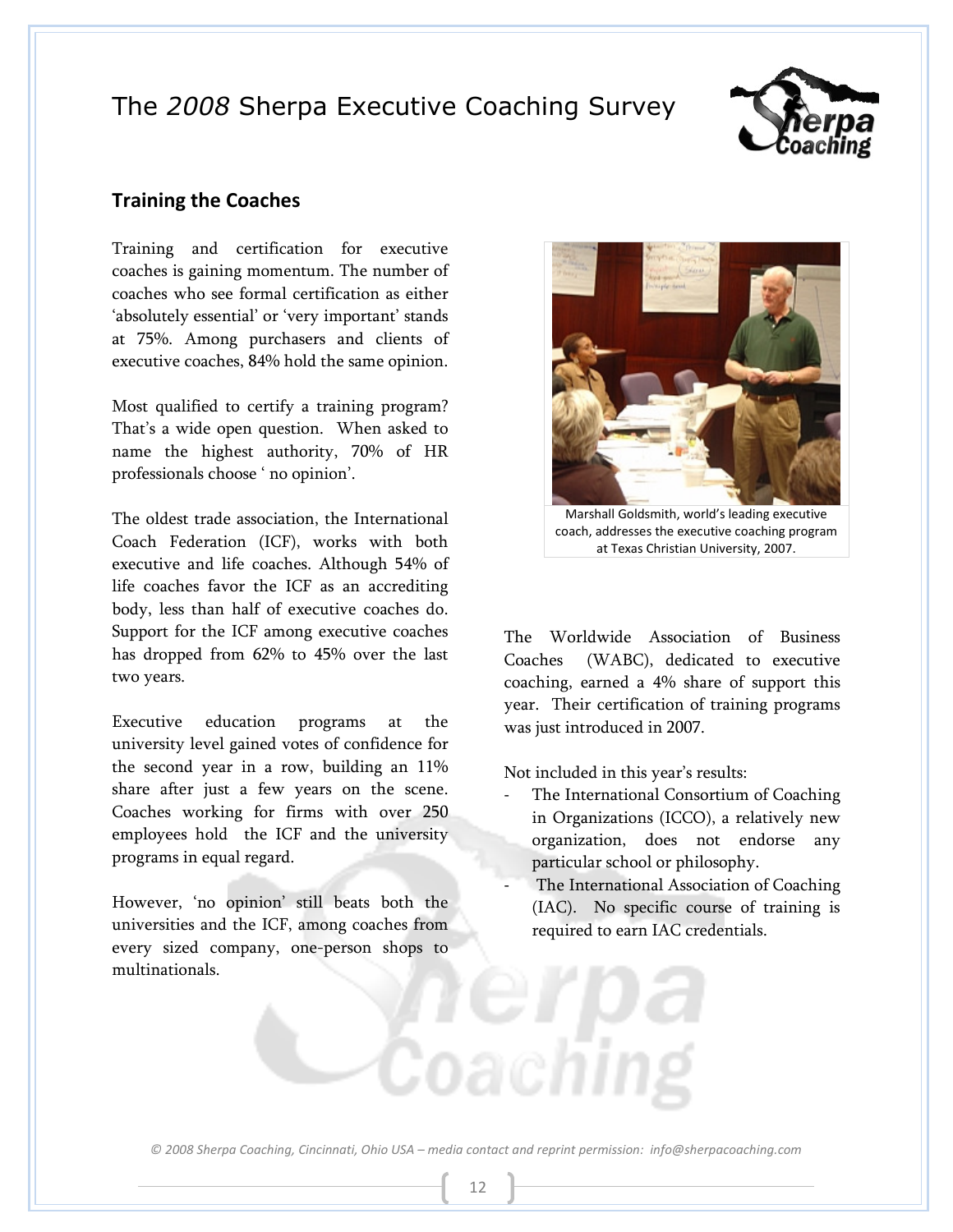

### How widespread is formal training?

In the Northeastern US and along the West Coast, more than 70% of life and executive coaches are certified, while less than 60 % are in the rest of the US and in Canada.

This year, as in years past, 72% of executive coaches have at least some formal training in the craft.

Nearly seven of eight coaches with coachspecific training are now certified, up from half the pool just two years ago. Coaches in the largest companies hold certifications at a far higher rate than anyone else.

#### Does training help a coaching career?

People without industry-specific training find it hard to get started in the business as an independent.

Among coaches relying on personal experience or a non-coaching education, just 25% have broken into the field in the past five years. The remaining 75% are veterans, those who developed a reputation and a stable of clients before training and certification were widely available.

There's a larger number of trained coaches in earlystage careers. Out of all coaches with training and certification, 40% have started in the last five years.

Some newer coaches have gravitated to internal coaching positions, because large companies tend to hire less experienced coaches for staff positions. Veteran coaches more often work in an independent small practice.

#### How is Training Delivered?

Just like their clients, executive coaches see the value of in-person encounters. Coaches are getting their training in the classroom, rather than opting for distance learning or virtual settings. Two thirds of our certified executive coaches studied on campus or in the classroom, up from 35% two years back. The number of coaches whose training was primarily on line or by telephone has dropped from 38% to just under 10%.

Only one executive coaching certification has been adopted by multiple universities. Using The Sherpa Guide: Process-Driven Executive Coaching as a text, and the book's authors as instructors, seven universities, most recently Penn State, the University of Georgia and Texas Christian, have agreed on a standard course for certification. The authors advocate in-person coaching, so they deliver 80 hours of in-person classroom instruction.

"If we advise people to coach in person, we certainly owe it to them to offer in-person training and certification"., says Judith Colemon, Sherpa Guide co-author and instructor. "Coaching is an inperson endeavor. How can someone learn the nuances of coaching unless they interact directly with their instructor? That's the very best way to learn the skill set."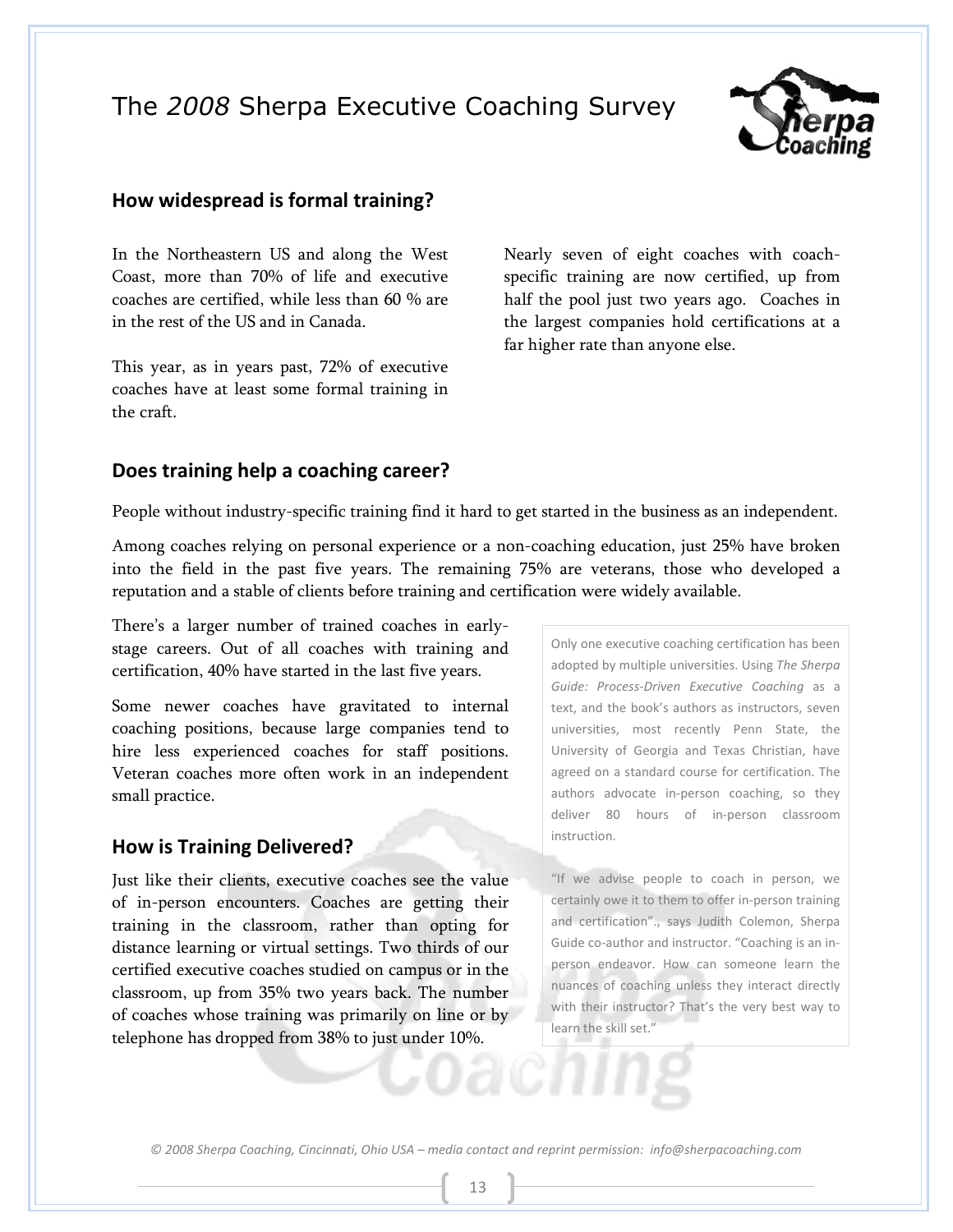

### Survey Methodology

The Sherpa Executive Coaching Survey gathers information about the state of executive coaching, from coaches and those who hire them. Email invitations go to a worldwide list of practicing coaches. The survey is offered in English, French, German and Spanish.

Survey sponsors Sherpa Coaching LLC in Cincinnati and the Tandy Center for Executive Leadership at Texas Christian University also invited HR professionals likely to hire coaches.

The survey differentiates between respondent types, and even asks different questions of coaches and noncoaches. When questions involve a subjective multiple choice, respondents are shown the choices in random order.

> This year's 1,292 participants more than doubled the number in the first year's study. The 2008 level of participation guarantees accuracy of better than 97%.

| Accuracy               | 2008      | 2007        | 2006       |
|------------------------|-----------|-------------|------------|
| Number of participants | 1292      | 800         | 550        |
| Margin of error        | $+/-2.7%$ | + / - 3.5 % | $+/- 4.2%$ |

Respondents included:

- 786 executive coaches,
- 229 HR and training professionals,
- 181 life or personal coaches,
- 65 trainers, consultants and others, some using the title 'business coach' or 'career coach'.
- 31 who purchase or use executive coaching services.

150 respondents reported the same email address this year as last, and 75 have participated three years in a row.

Participants came from the US, Canada and 35 other countries. Over 1,100 participants, coaches and business people, told us their location (map on page 3):

| Location                   | Responses |           |                |                            |   |
|----------------------------|-----------|-----------|----------------|----------------------------|---|
|                            |           | Belgium   |                | <b>Netherlands</b>         |   |
| USA - Midwestern           | 207       | Brazil    |                | New Zealand                |   |
| USA - Northeast            | 201       | China     |                | Poland                     |   |
| USA - Northwestern         | 69        | Colombia  |                | Portugal                   |   |
| <b>USA - South Central</b> | 67        | France    |                | Scotland                   |   |
| USA - Southeast            | 183       | Gibraltar |                | Serbia                     |   |
| USA - Southwestern         | 145       | Greece    |                | Singapore                  | 6 |
| (US total $-872$ )         |           | India     |                | South Africa               | 5 |
|                            |           | Ireland   | 6              | Spain                      | 4 |
| Canada                     | 116       | Israel    |                | Switzerland                | 4 |
|                            |           | Italy     |                | Thailand                   |   |
| UK                         | 40        | Japan     | $\overline{ }$ | <b>Trinidad and Tobago</b> |   |
| Australia                  | 35        | Latvia    |                | Turkey                     | ξ |
| Sweden                     | 23        | Malaysia  |                | Venezuela                  |   |
| Norway                     | 11        | Mexico    |                |                            |   |
| Denmark                    | 10        |           |                |                            |   |